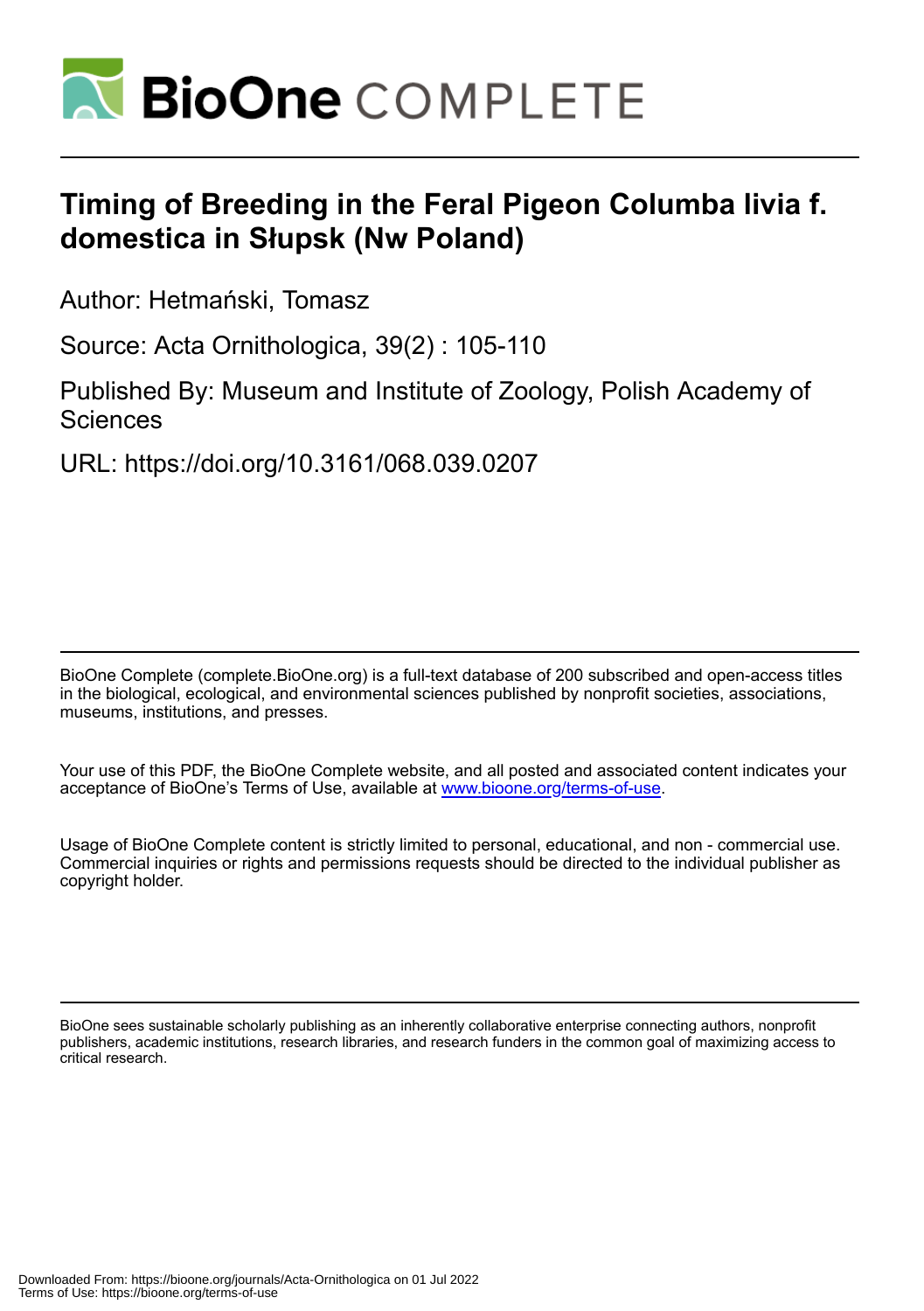# **Timing of breeding in the Feral Pigeon** *Columba livia* **f.** *domestica* **in Słupsk (NW Poland)**

# Tomasz Hetmański

Department of Zoology and Animal Physiology, Pomeranian Pedagogical Academy, Arciszewskiego 22b, 76–200 Słupsk, POLAND, e-mail: lubiszewo@poczta.onet.pl

#### **Hetmański T. 2004. Timing of breeding in the Feral Pigeon** *Columba livia* **f.** *domestica* **in Słupsk (NW Poland). Acta Ornithol. 39: 105–110.**

**Abstract.** The study was conducted from 1997–2001 in the city of Słupsk. Observations of individually marked birds were conducted from blinds located at city-centre sites where Feral Pigeons breed. The pigeons bred throughout the year, with peak broods in spring and summer. Different pairs timed their breeding such that the beginning of the season (from October to September of the next calendar year) overlapped the dates of completion (from April to December). 10% of pairs had already begun breeding in the autumn, while 86% did so between January and May. The remaining pairs (young ones, in particular) started breeding even later, mainly because of the lack of suitable nesting sites. The breeding period most often ended between August and October (75% of pairs), when the pigeons began their moult. 91% of the young birds joined the breeding population in their second calendar year of life. The remaining young birds had their first broods in the first or third calendar year of life. Pairs of young birds started nesting 2–3 months later than adult birds. The average length of a pair's breeding season was 183 days.

**Key words:** Feral Pigeon, *Columba livia* f. *domestica*, chronology, reproduction, structure of breeding population

Received — Sept. 2003, accepted — August 2004

#### INTRODUCTION

The Feral Pigeon reproduces in all months of the calendar year, even in winter (Dunmore & Davis 1963, Murton et al. 1972, Häkkinen et al. 1973, Sengupta 1974, Dilks 1975, Johnston 1984, Dabert 1987, Johnson & Janiga 1995). Its breeding activity is most intense in the spring and summer, and then it decreases markedly in autumn and winter (Riddle 1971, Janiga 1985, Janiga & Kocian 1985). A distinct drop in the number of broods between August and October is associated with the birds' moult (Murton et al. 1974a, Dilks 1975, Kotov & Noskov 1978, Preble & Heppner 1981, Johnston & Janiga 1995), while in winter it is due to deteriorating weather conditions.

Johnston & Janiga (1995) distinguished two segments of the population, one which does not reproduce seasonally, as it also breeds in winter, co-observed from the mid-1997 until 2000 in 5 breed-<br>Downloaded From: https://bioone.org/journals/Acta-Ornithologica on 01 Jul 2022 Terms of Use: https://bioone.org/terms-of-use

and a second which reproduces similarly to the Rock Dove — from spring to the period of moult. The reason for the heavily protracted breeding period in a number of the birds is thought to be inherited from domestic pigeons, which can have even twelve broods in a year (Levi 1974).

The aim of this study was to determine the timing of the beginning of the breeding period and of its final conclusion in specific pairs, to define the duration of the reproduction period in the population studied.

#### METHODS AND MATERIAL

The study was conducted in Słupsk (N Poland, 54°28'N, 17°10'E), a medium-size town of 100 000 inhabitants. The course of the breeding season was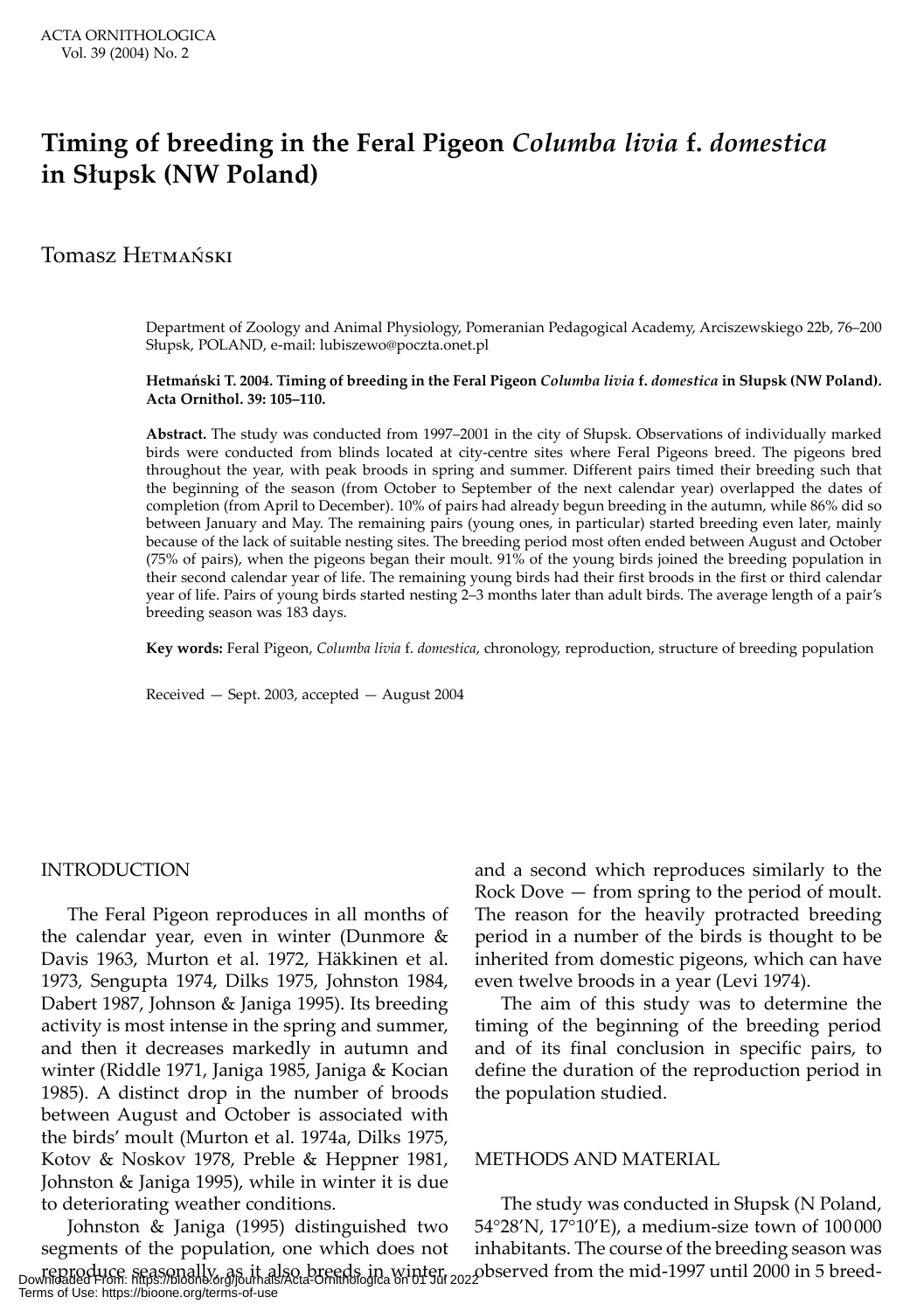ing colonies, and in 2001 in 3 colonies. Birds of two colonies located in lofts nested mainly on the floor close to the walls or some other object. The three remaining colonies were situated in towers. Birds built nests at different levels, especially in the upper parts of the structures, on beams, in niches in walls and on the roof construction. Nests on the floor of a tower were scarce.

Before the investigation began, all birds from these colonies were individually marked with colour rings. Pigeons were caught at night after closing all outlets. Breeding pairs and their territories were identified from observations conducted every 2–3 weeks from blinds located in the breeding places. In addition, nests were checked twice a week between February and August, and once a week for the remaining period. Fledglings and immigrants appearing in the colony during the study were subsequently ringed.

The age structure of a colony was determined only after the first year of the study, i.e. in the second breeding period (Table 1). Those individuals that had reproduced in the previous breeding season were considered experienced birds. Birds in their first, second or third calendar year of life which were breeding for the first time were defined as inexperienced. Immigrants not presenting any distinct characteristics of an immature bird, and who undertook breeding, were excluded from the analysis. They were included in the group of birds experienced in looking after broods in the following season.

Table 1. The age structure (%) of studied breeding pairs (N). Exp — experienced, i.e. pairs, which bred earlier, Inexp — inexperienced, i.e. pairs of individuals breeding for the first time, Others  $-$  (a) pairs of immigrants of an unknown age, (b) mixed pairs of experienced and inexperienced individuals, (c) experienced and immigrants and (d) inexperienced and immigrants.

| Season      | N   | Exp | Inexp | Others |    |   |    |
|-------------|-----|-----|-------|--------|----|---|----|
|             |     |     |       | a      |    | c |    |
| 1997/98 54  |     |     |       |        |    |   |    |
| 1998/99     | 90  | 47  | 18    | 6      | 11 |   | 11 |
| 1999/00 113 |     | 52  | 11    |        | 21 |   | 8  |
| 2000/01     | -97 | 62  | 13    | 3      | 15 |   | 6  |
|             |     |     |       |        |    |   |    |

The day the first egg was laid in the first brood after the autumn moult was considered the date of the beginning of the breeding season for a Terms of Use: https://bioone.org/terms-of-use

the final day the last brood was cared for (either the offspring left the nest or the brood was lost) before the break for moult and winter rest.

#### RESULTS

#### **Beginning of the breeding season**

Feral Pigeons bred during all months of the calendar year in Słupsk. The first pairs started their breeding season directly after moult, i.e. in October or November (Fig. 1). In 2000, 5% of the birds began their breeding season from October to December, while 18% of birds did so in 1998. The majority of pairs initiating breeding during these months were experienced breeders. Only one young male was observed to have begun breeding in December of his first calendar year of life.

Most pairs began their breeding season between January and May (Fig. 1), with January, February or March being the peak months of breeding initiation for 74% to 93% of the pairs studied. The latest months when pairs initiated breeding were observed to be June and July. This most often occurred with a small group of inexperienced birds in their second calendar year of life that had problems finding suitable nesting sites. An outstandingly late start (in August and September) in the breeding season of 1998/99 (Fig. 1) was observed only in birds nesting in their first calendar year of life. However, all their broods were unsuccessful. After their loss, the birds entered a period of winter rest and undertook breeding in the spring of the next calendar year.

The start dates of the pigeon's breeding season differed among the various study years ( $\chi^2$  = 68.75, df = 15,  $p < 0.001$ ) and no correlations were found with the ambient temperature ( $r = -0.26$ ,  $p >$ 0.05) or the length of the day ( $r = -0.42$ ,  $p > 0.05$ ).

Experienced birds started breeding earlier than inexperienced ones (Fig. 2). Some adults began new broods directly after moult (even as early as October), but the majority started only in February (data pooled for the entire study period). The earliest inexperienced birds began breeding was in December. However April and May were found to be the peak months when they initiated breeding, so their breeding season was shifted 2–3 months later in comparison with experienced birds.

#### **Completion of the breeding season**

eiven pair. The end of the breeding season was azz-However, breeding was concluded at a higher<br>Downloaded From: https://bioone.org/journals/Acta-Ornithologica on of Jul 2022 The dates the breeding period of Feral Pigeons ended in Słupsk were strongly extended in time.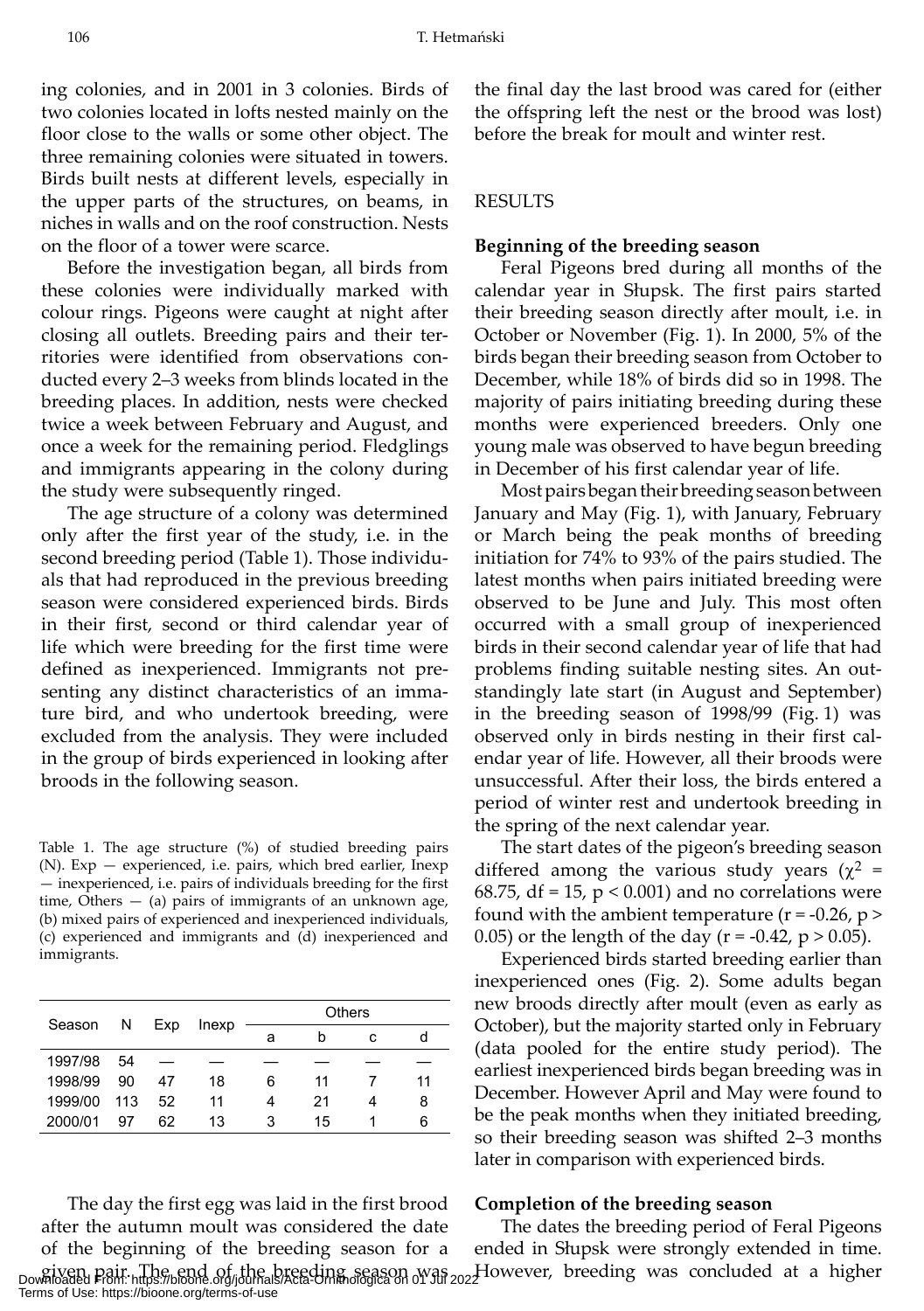

Fig. 1. Dates of beginning (columns) and ending (lines) of breeding seasons in the studied population of the Feral Pigeon. Sample size:  $N = 54$  pairs (season 1997/98),  $N = 90$  (1998/99),  $N = 113$  (1999/00),  $N = 97$  (2000/01).

rate between August and October (from 72.2% do 81.5% pairs), when the birds began moulting (Fig. 1). Earlier termination of the breeding season occurred between April and July for 7.4% to 26.8% of the pairs in various study years for a number of reasons. One reason was the death of a partner. The remaining individual could not find a new partner in the same season, or it joined another single bird and formed a new pair. A second important reason for earlier termination was the disturbance of pairs occupying nesting territories on the floor of a tower by fledglings that had fallen from nests located higher up. These fledglings could concentrate there in high numbers (even up to 25 individuals), and



were the main cause of egg and hatchling mortality in the nests situated on the floor.

The last pairs (from 1% do 11.1%) to end their breeding season did so in November and December (Fig. 1). The timing of breeding completion by pairs differed among the seasons studied  $(\chi^2 = 39.71, df = 9, p < 0.001).$ 

### **The length of the breeding season of pairs and the population**

A pair in the population studied was involved in breeding on average  $183 \pm 74$  days. The mean length of the breeding season of specific pairs was similar in subsequent years (ANOVA  $F = 1.40$ ,  $df = 3$ ,  $p > 0.05$ ). Experienced pairs (n = 163) bred on average  $203 \pm 73$  days (max. 369 days), while inexperienced ones (n = 79)  $125 \pm 62$  days (max. 266 days) (Student t-test  $t = 8.12$ , df = 240, p < 0.001). The type of breeding location did not play any role, as pairs that occupied lofts ( $n = 98$ ) bred over 189 ± 74 days and those in towers ( $n = 256$ ) 179  $\pm$  74 days (Student t-test  $t = 1.12$ , df = 352, p > 0.05). The breeding season in the population studied lasted for a total of 14 or 15 months (Fig. 1). Thus, subsequent breeding seasons overlapped, making it seem that Feral Pigeons are continuously reproducing.

#### **Age of birds joining the breeding population**

Birds that bred in their first calendar year of life constituted only  $5.3\%$  (n = 151) of individuals

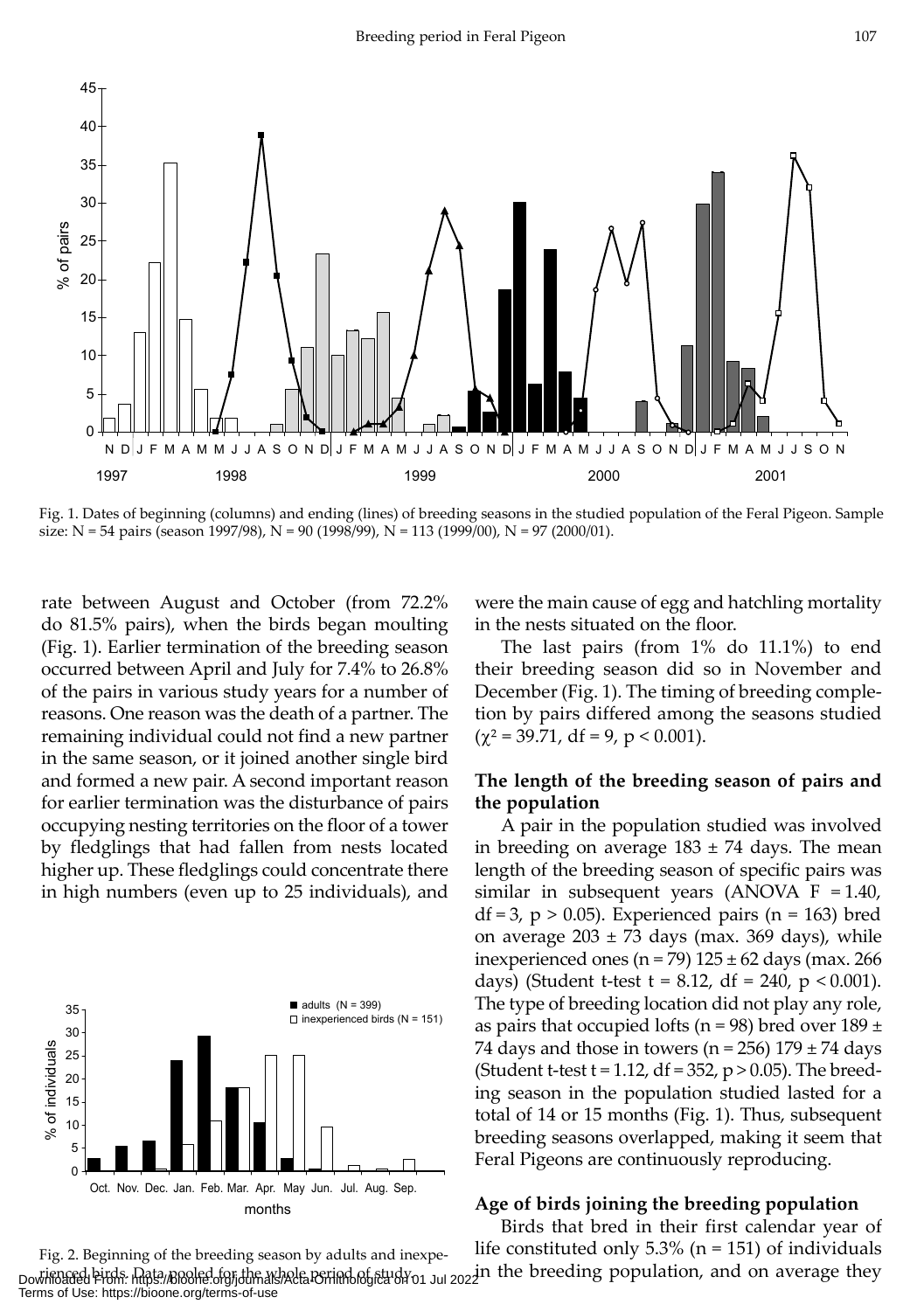|  | Table 2. Comparison of the average age (days) of birds starting reproduction for the first time. |  |
|--|--------------------------------------------------------------------------------------------------|--|
|--|--------------------------------------------------------------------------------------------------|--|

|                 | Sex                                                                 |                      | Breeding place     |                                                      | Seasons               |                                                                                             |                         |
|-----------------|---------------------------------------------------------------------|----------------------|--------------------|------------------------------------------------------|-----------------------|---------------------------------------------------------------------------------------------|-------------------------|
|                 | Male<br>$(N = 83)$                                                  | Female<br>$(N = 68)$ | Loft<br>$(N = 49)$ | Tower<br>$(N = 102)$                                 | 1998/99<br>$(N = 53)$ | 1999/2000<br>$(N = 58)$                                                                     | 2000/2001<br>$(N = 40)$ |
| Age (days) ± SD | $338 \pm 108.48$ $324 \pm 78.34$<br>$t = 0.89$ , df = 149, p > 0.05 |                      | $281 \pm 59.91$    | $356 \pm 100.59$<br>$t = 4.80$ , df = 149, p < 0.001 |                       | $329 \pm 93.53$ $326 \pm 108.03$ $345 \pm 80.71$<br>ANOVA F = $0.50$ , df = 148, p > $0.05$ |                         |

started their first broods at an age of 190 days (ca. 6 months). The youngest male that started breeding was 111 days old, while the youngest female was 174 days old.

A small number of birds first began breeding in their third calendar year of life. These birds constituted  $4\%$  (n = 151) of all breeding individuals in the colonies studied, and mainly represented males that had not found suitable nesting territory earlier.

The great majority of birds started breeding in their second calendar year of life. They constituted 90.7% of birds in the breeding population and their average age when they started reproducing was 326 days (ca. 11 months).

No difference in the age of males and females was noted in the timing of the start of reproduction. Nor were any significant discrepancies discovered among the study years. However, significant differences were found between the colonies (Table 2). In lofts, where the pigeons nested mainly on the floor, inexperienced birds began reproducing earlier, on average after 9 months of age, while in towers, where it was more difficult to find new territories, inexperienced individuals started breeding significantly later, after about 12 months of age.

#### DISCUSSION

The literature presents markedly different times for the beginning of the breeding season in Feral Pigeons. Some authors state that the first birds begin breeding as soon as January (Erskine 1976, Pikula et al. 1981, 1982, Janiga & Kocian 1985), February (Riddle 1971) or March (Kotov 1978). Others describe a continuous, yearlong nesting of their study populations, so that the breeding season is analysed within a calendar year (Sengupta 1974, Dilks 1975, Dabert 1987). There are also investigators who report the pigeons' ability to start the breeding season in October or November, experience, which allows some of them to con-<br>Downloaded From: https://bioone.org/journals/Acta-Ornithologica on 01 Jul 2022

directly after moult (Goodwin 1960, Häkkinen et al. 1973, Kotov & Noskov 1978). The studies in Słupsk support the results of Johnston & Janiga (1995), who claimed that a smaller group with a non-seasonal reproduction period (beginning in the autumn and winter) can be distinguished from a larger group with a well-defined breeding season (beginning in the spring) in the population of Feral Pigeons. Only a small fraction of the Feral Pigeon population was found to be year-round breeders, undoubtedly consisting of birds experienced in reproduction. Such pairs were able to breed even in autumn and winter, irrespective of unfavourable weather conditions. Characteristic of these birds was an extraordinarily long breeding season, achieved by starting directly after moult and completing the season late in the year. An additional, however seldom, method observed that extended the duration of the breeding season was to care for nestlings during moult. Lofts & Murton (1968) and Kotov & Noskov (1978) also observed this. A break in reproduction (min. 12 days) occurred in every studied pair of the Feral Pigeons in Słupsk. Shorter breaks occurred during the time of moult, while longer breaks included both moult and the winter period.

The asynchrony in the start of the breeding season of Feral Pigeons is caused by multiple factors — historical, extrinsic and, in particular, intrapopulational. With regard to its history, the population of Feral Pigeons includes descendants of domesticated pigeons (Haag-Wackernagel 1998) which have a strongly protracted breeding season (Levi 1974). Extrinsic factors include difficult weather conditions that, together with a shortening photoperiod, inhibit the activity of the gonads (Lofts et al. 1966, Murton et al. 1973). Consequently, a major part of the population ceases reproductive activity. At the same time, however, food of anthropogenic origin, a favourable factor for breeding, is available throughout the year. Intra-populational factors include the birds'

Terms of Use: https://bioone.org/terms-of-use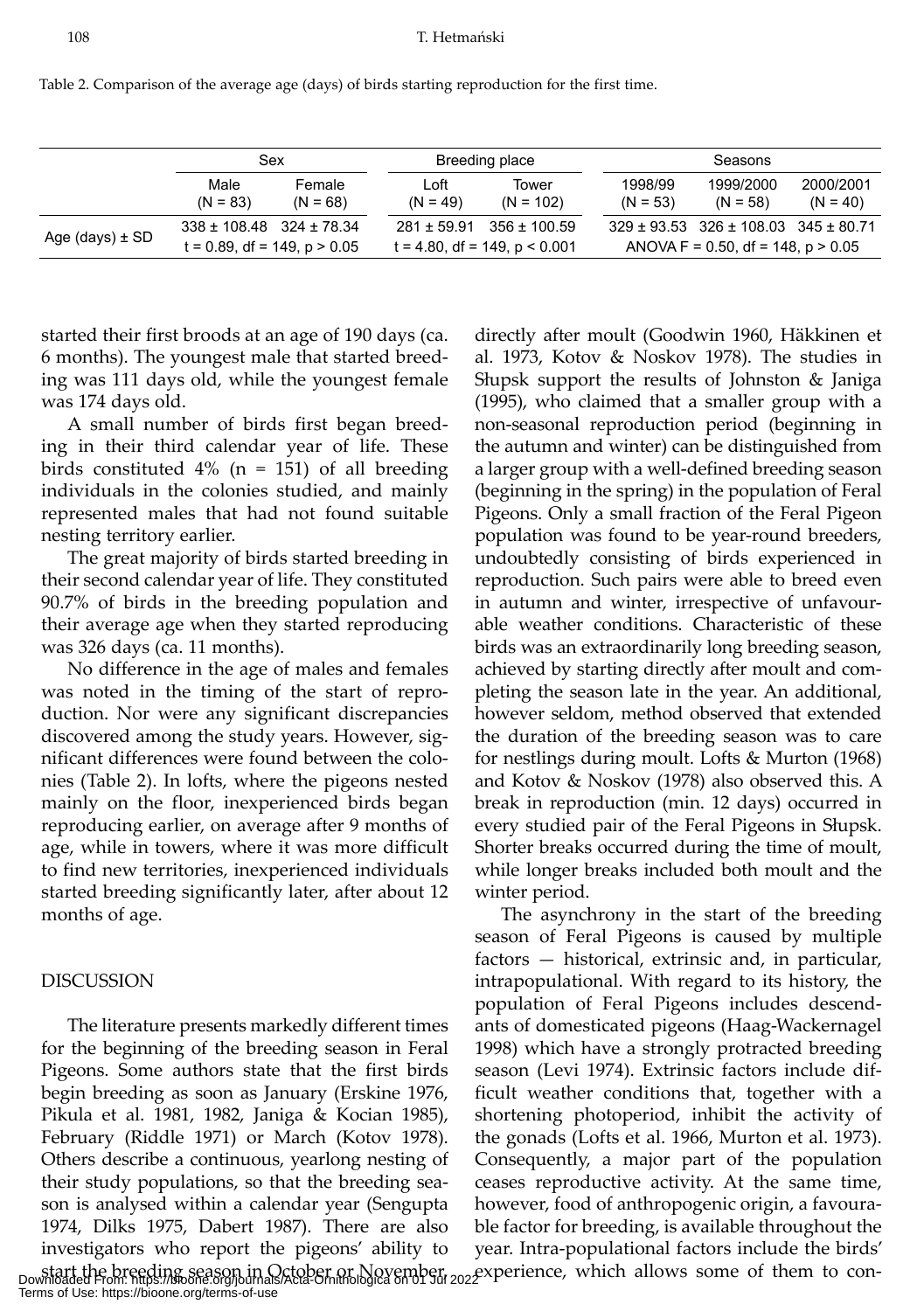tinue reproducing during unfavourable autumn and winter conditions. Young birds, which are known to reach maturity quickly (Kosonen & Tast 1988) are forced to start breeding later due to difficulties in finding suitable nesting territories in the limited space of the area occupied by a colony.

Completion of the breeding season by Feral Pigeon pairs seems to be more synchronised than its initiation. The most important factor that forces pairs to cease breeding is moult. The activity of gonads in most birds is strongly reduced during this period (Dunmore & Davis 1963, Häkkinen et al. 1973). The main period of moult in Feral Pigeons is August and September (Häkkinen et al. 1973, Kotov & Noskov 1978, Pikula et al. 1981, 1982, Haag 1988). At that time, despite continuing favourable weather and feeding conditions, pigeons stop reproducing and start the energetically costly process of plumage change to prepare for the coming winter. It appeared that some individuals were able to delay this process even to October or the beginning of November, while a very few others could combine reproduction with moult.

#### ACKNOWLEDGEMENTS

I thank Prof. Zdzisław Bogucki for critical comments on the first draft of the paper.

#### REFERENCES

- Dabert J. 1987. Breeding ecology of the feral pigeon *Columba livia f. domestica* in Poznań, Poland. Acta Ornithol. 23: 177–195.
- Dilks P. J. 1975. The breeding of the feral pigeon (*Columba livia*) in Hawke's Bay, New Zealand. Notornis 22: 295–301.
- Dunmore R., Davis D. 1963. Reproductive condition of feral pigeons in winter. Auk 80: 374.
- Erskine A. 1976. Chronology of nesting in urban birds as a guide to timing of censuses. Amer. Birds 30: 667–672.
- Goodwin D. 1960. Comparative ecology of pigeons in inner London. Brit. Birds 53: 201–212.
- Haag D. 1988. Die dichteabhängige Regulation im Brutschwarm der Strassentaube *Columba livia* forma *domestica*. Ornithol. Beob. 85: 209–224.
- Haag-Wackernagel D. 1998. Ecology of Feral Pigeons in Basel, Switzerland. In: Farina A., Kennedy J., Bossú V. (eds)., Proc. VII Intern. Congr. Ecol., Florence, pp: 1–4.
- Häkkinen I., Jokinen M., Tast J. 1973. The winter breeding of the feral pigeon *Columba livia domestica* at Tampere in 1972/73. Ornis Fennica 50: 83–88.
- Janiga M. 1985. The connections between the climatic factors and the natality of feral pigeon (*Columba livia f. domestica*) in Bratislava. Biológia (Bratislava) 40: 583–590.
- Janiga M., Kocian L. 1985. Some aspects of the nidobiology of the pigeon (*Columba livia f. domestica*) in Bratislava. Folia

Terms of Use: https://bioone.org/terms-of-use

- Johnston R. 1984. Reproductive ecology of the feral pigeon, *Columba livia*. Occasional papers Mus. Nat. History, Univ. Kansas 114: 1–8.
- Johnston R., Janiga M. 1995. Feral pigeons. Oxford Univ. Press.
- Kosonen L., Tast J. 1988. Early sexual maturation of autumnborn feral pigeons *Columba livia domestica* in southern Finland. Ornis Fennica 65: 84–85.
- Kotov A. 1978. [Data on the ecology and behaviour of the Rock Dove in the southern Urals and western Siberia]. Bull. Mosk. Obsc. Isp. Prir., Otd. Biol. 83: 71–80.
- Kotov A., Noskov G. 1978. [A comparative characteristics of the moult in the Blue Hill Pigeon (*Columba rupestris*), Rock Dove (*C. livia*) and Domestic Dove]. Zool. Zhurnal 57: 1202–1209.
- Levi W. M. 1974. The pigeon. Levi Publ. Co., Sumter, SC.
- Lofts B., Murton R. 1968. Photoperiodic and physiological adaptations regulating avian breeding cycles and their ecological significance. J. Zool. 155: 327–394.
- Lofts B., Murton R., Westwood N. 1966. Gonadal cycles and the evolution of breeding seasons in British Columbidae. J. Zool. 150: 249–272.
- Murton R. K., Thearle R. J., Coombs C. 1974. Ecological studies of the feral pigeon *Columba livia* Var. III. Reproduction and plumage polymorphism. J. Appl. Ecol. 11: 841–854.
- Murton R. K., Thearle R. J., Thompson J. 1972. Ecological studies of the feral pigeon *Columba livia* Var. I. Population, breeding biology and methods of control. J. Appl. Ecol. 9: 835–874.
- Murton R., Westwood N., Thearle R. 1973. Polymorphism and the evolution of a continuous breeding season in the pigeon, *Columba livia*. J. Reprod. Fert., Suppl. 19: 563–577.
- Pikula J., Beklová M., Kubik V. 1981. The nidobiology of feral *Columba livia f. domestica* I. Acta Sc. Nat. Brno 15: 1–35.
- Pikula J., Beklová M., Kubik V. 1982. The nidobiology of feral *Columba livia f. domestica* II. Acta Sc. Nat. Brno 16: 1–44.
- Preble D. E., Heppner F. H. 1981. Breeding success in an isolated population of Rock Doves. Wilson Bull. 93: 357–362.
- Riddle G. 1971. The breeding season in a rural colony of feral pigeons. Scott. Birds 6: 321–329.
- Sengupta S. 1974. Breeding biology of the Blue Rock (domestic) pigeon, *Columba livia*, Gmelin. Pavo 12: 1–12.

#### **STRESZCZENIE**

## **[Chronologia i czas trwania okresu lęgowego gołębia miejskiego w Słupsku]**

W latach 1997–2000 badania prowadzono w 5, a w 2001 roku w 3 wybranych koloniach lęgowych. Znajdowały się one w strychach i wieżach w centrum miasta. Przed rozpoczęciem badań wszystkie ptaki zostały zaobrączkowane indywidualnie kolorowymi obrączkami. W trakcie badań znakowano również pisklęta i imigrantów napływających z zewnątrz do badanych kolonii. Obserwacje par lęgowych prowadzono z kryjówek zbudowanych w miejscach rozrodu gołębi (wiosną i latem co 2–3 tygodnie, a w pozostałym okresie raz w miesiącu). Badano również zmiany w składzie par, liczbę lęgów, długość sezonu lęgowego i przerwy w rozrodzie.

Downloa<del>de</del>@+n34: 1335-147.<br>Downloa<del>de</del>@+n34: 1385-147. Wiek ptaków ustalono dopiero w drugim roku badań, dzieląc gołębie na doświadczone, jeśli